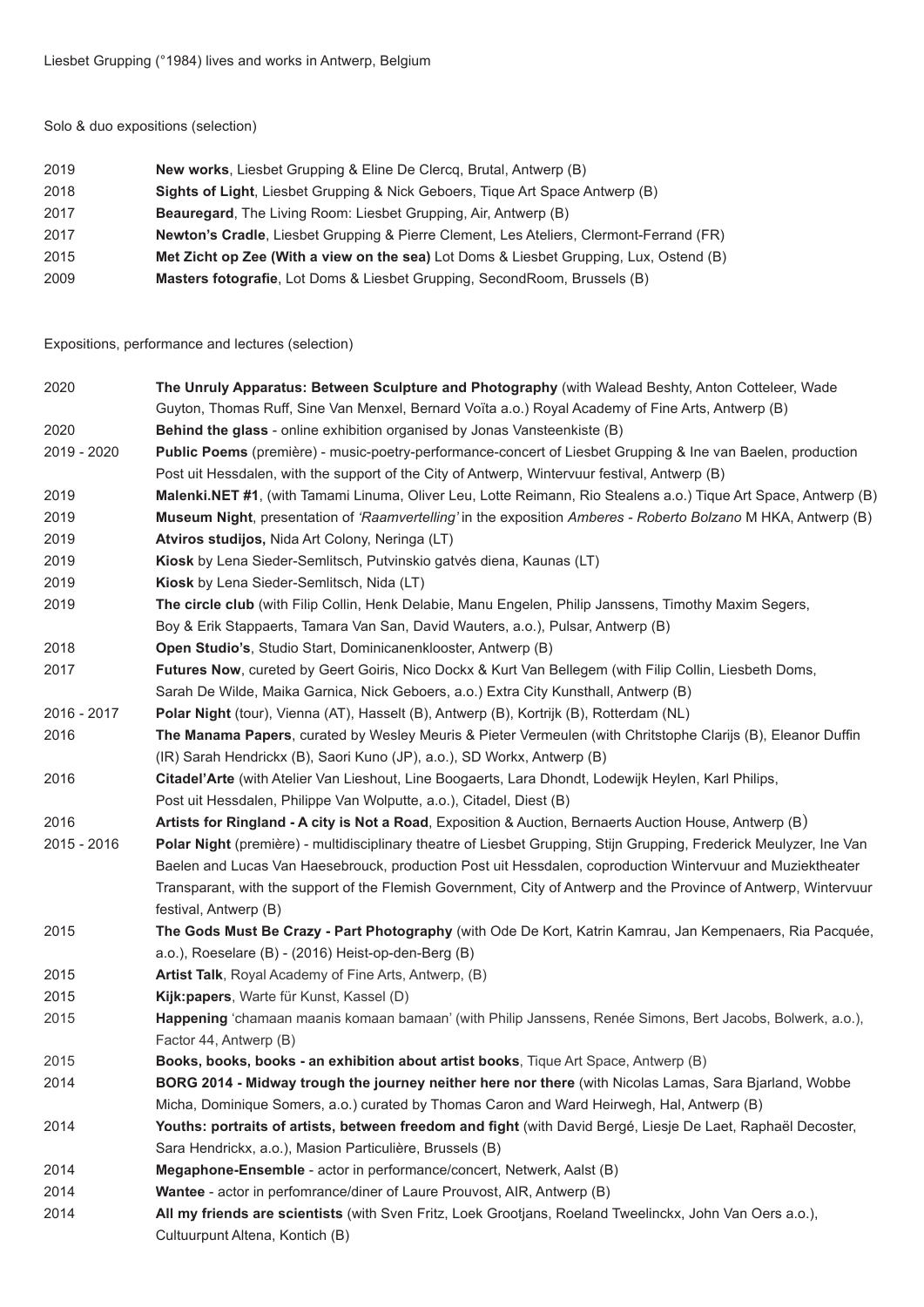| 2014 | Print Art Fair (with Katrin Kamrau, Michèle Matyn, Tinka Pittoors, Lieven Segers, Adrien Tirtiaux, Roeland        |
|------|-------------------------------------------------------------------------------------------------------------------|
|      | Tweelinckx, a.o.), Frans Masereel Centre, Kasterlee (B)                                                           |
| 2013 | All you need is in danger (with Jasper De Pagie, Thomas Gilissen, Hana Miletic, Thierry Mortier,                  |
|      | Katrien Paulussen, Floris Van Hoof, a.o.), Entrepot Fictief, Ghent (B)                                            |
| 2013 | Ignace Cami, Helena Dietrich, Liesbet Grupping, Bert Jacobs, Philip Janssens, Timothy Maxim Segers,               |
|      | Gallery Martin Van Blerk, Antwerp (B)                                                                             |
| 2013 | Selected Prints (with Tom Liekens, Nico DocKx, Filip van dingenen, Koenraad Dedobbeleer, Kato Six, a.o.), Frans   |
|      | Masereel Centre, Kasterlee (B)                                                                                    |
| 2012 | Over the fence - expo in three town gardens (with Sven Fritz, Loek Grootjans, Roeland Tweelinckx, a.o.),          |
|      | Breda (NL)                                                                                                        |
| 2012 | .tiff exhibition - Young Belgian Talent Introduced by FoMu (with Max Pinckers, Hana Miletic, a.o.), Brakke Grond, |
|      | Amsterdam (NL)                                                                                                    |
| 2011 | Here we are (with Mireille Sehelhorn, Roeland Tweelinckx, a.o.), coordinated by Lode Geens and Wesley Meuris,     |
|      | NICC, Antwerp (B)                                                                                                 |
| 2011 | Illusions and Reality - Goldener Kentaur, House of Artists, Munich (D)                                            |
| 2011 | You can't have your cake and eat it, project coordinated by Lieven Segers and Michele Matyn (with Gerard          |
|      | Herman, Nel Aerts a.o., Cakehouse & Scheld'apen, Antwerp (B)                                                      |
| 2011 | pARTyGUIDE - happening on the floor of Weiner & Gillick (with G.Ledington, Marie Julia Bollansée, Vildana         |
|      | Memic, a.o.), M HKA, Antwerp (B)                                                                                  |
| 2010 | The Sky is the limit - Final Exhibition FrappantXPO, Matter in Progress (Part II) - Liesbet Grupping (Jury: Menno |
|      | Meewis, Inge Braeckman, Raf Coenjaert, Lieven Segers en Hans Theys), KBC-Toren, Antwerp (B)                       |
| 2010 | The Sky is the limit - FrappantXPO, Matter in Progress (Part I) - Liesbet Grupping (Jury: Menno Meewis, Inge      |
|      | Braeckman, Raf Coenjaert, Lieven Segers en Hans Theys), Diamantmuseum, Antwerp (B)                                |
| 2010 | Lost Hallway (with Chloé Op de Beeck, De Constanten, RE:, Warre Mulder, a.o.), CC Mechelen (B)                    |

# Publications, multiples and editions (selection)

| <b>Off Camera, Steven Humblet (ed.), Roma Publications</b>                                                         |
|--------------------------------------------------------------------------------------------------------------------|
| Katern voor 'bleu, bleu, blauw, blau, melyna,' inkjet 28 x 40 cm, Awagami Inbe Extra Thick White, two pages,       |
| double sides and folded (12 co.)                                                                                   |
| Rectangle, Rectangle, Rectangle (I), Unique C-print 18 x 24 cm, Fujifilm Crystal Archive Paper, published by Tique |
| Art Paper (50 co.)                                                                                                 |
| <b>SNTLCS75MLTPLS.</b> inkiet 59.4 x 42 cm, Photo Art Pearle, published by Sint Lucas Antwerp (120 co.)            |
| Analogy (seperated film reels 1/1), 36 mm film reel, wooden support                                                |
| <b>From A to B.</b> inkjet, image 25 x 30 cm, texts 21 x 14 cm, 24p. (12co.)                                       |
| Inhibiting the CD4-gp120 interaction to prevent HIV infection: insights from mutational resistance analysis        |
| PhD Katrijn Grupping, University, Antwerp                                                                          |
| <b>The Channel, inkiet 32.9 x 48.3 cm (6 co.)</b>                                                                  |
| Fig. 1 & Fig. 2, silkscreen 50x70 cm (12 co.)                                                                      |
| Dionaea Muscipula, lithograph 93 x 64 cm (26 co.)                                                                  |
| tiff - magazine published by FoMu Antwerp.                                                                         |
| <h>ART #88, Artist page</h>                                                                                        |
|                                                                                                                    |

#### Residencies

| 2019        | Nida Art Colony, Neringa, Lithuania (LT)                                                        |
|-------------|-------------------------------------------------------------------------------------------------|
| 2016 - 2017 | Residence Croisée, AIR Antwerp (B) & Artistes en Résidence Clermont-Ferrand (FR)                |
| 2016        | <b>Isola Comacina</b> (with the support of the Flemish Government), Italy (IT)                  |
| 2016        | Wp Zimmer, Liesbet Grupping & Ine Van Baelen, Antwerp (B)                                       |
| 2015        | Lux, Ostend $(B)$                                                                               |
| 2014 - 2015 | <b>Polar Night - research</b> (with the support of the Flemish Government), Gamvik, Sørøya (NO) |
| 2013        | Artist Village, WARP, C - mine, Genk (B)                                                        |
| 2012        | <b>Frans Masereel Centre, Kasterlee (B)</b>                                                     |
|             |                                                                                                 |